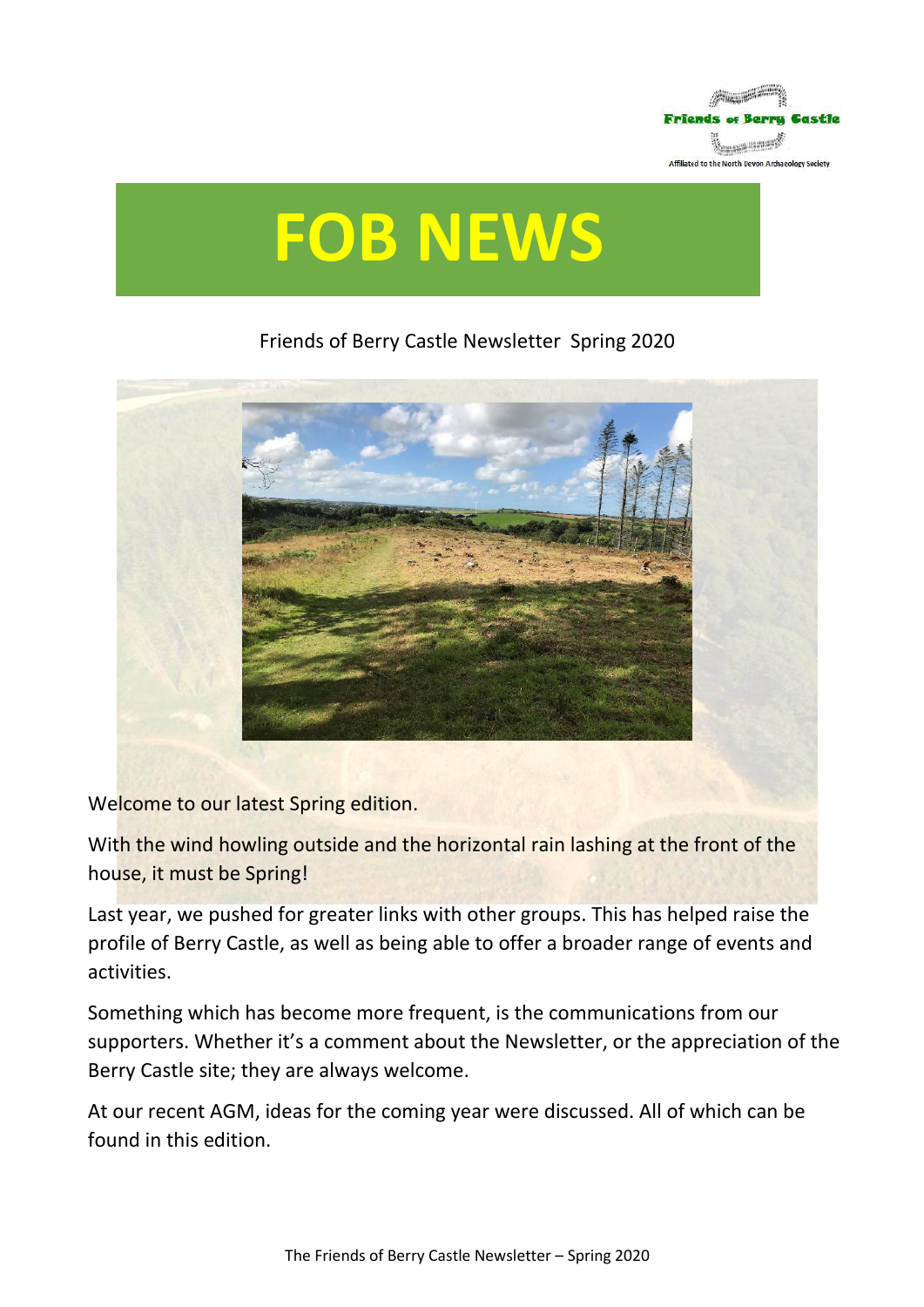#### **AGM**

We held our AGM at the Cranford Inn. Thank you to those who supported this. We used this as an opportunity to share our ideas and discuss how we wanted the group to move forward, this coming year. If you weren't able to make the meeting, we would still value any comments or ideas you have. Please let us know your thoughts, by contacting us at *[berrycastle1@outlook.com](mailto:berrycastle1@outlook.com)*

## **Election of Officers and Committee Members**

Simon Carroll re-elected Chairman and Secretary John Eaton as Vice Chair. Adrian White as Treasurer. Ann White Phil White Michael Griffith Jones Karen Smith Chris Hassall

Audrey Alimo and Michael Barrow stepped down from the committee. We are grateful for their time and effort put into FOB, as they have been part of the committee, since the beginning. Linda Thomas also stepped down as Treasurer, as she has recently moved out of the area. Again, a big thank you for everything Linda's contributed to the group.

#### **Site Maintenance**

We'll be officially kicking off the working parties, on **Tuesday 10th March, 10am - 1pm.** 

The focus will be on removing the persistent brambles and saplings, which are a continual battle. By pulling them out, it allows more access to all of the site. It's fairly easy work, for any age or fitness level and volunteers will be gratefully received. Just bring some gardening gloves and a flask and join our dedicated team in the fresh air.

Please let us know, if you intend to join us, so we have an idea of numbers and also, we can let you know if we have to cancel. Details will be on our 'events' page on our website. *[www.berycastlehuntshaw.com](http://www.berycastlehuntshaw.com/)*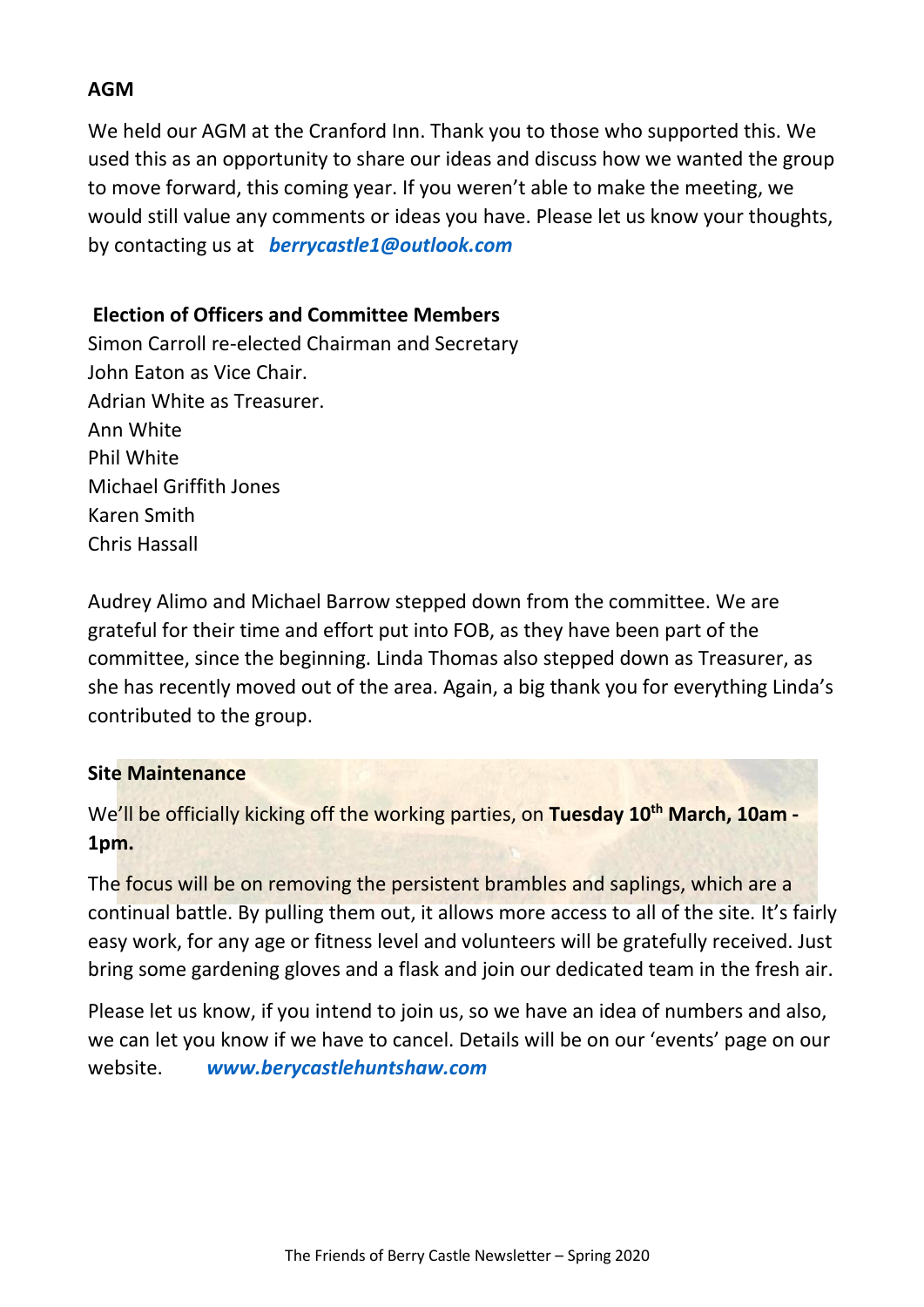# **Quiz Night**

If you feel like exercising the little grey cells, we're holding a quiz night, at Huntshaw Village Hall on **Saturday 4th April**, as a fund-raiser. We ask for £5 per person, where the funds raised will go towards the upkeep of Berry Castle, keeping it accessible for the community to enjoy. Teams, which need to be registered, can be up to a **maximum of 6 people** and there will be prizes for the winners. A selection of nibbles and refreshments will be available at half-time.

If you'd like to join us, please let us know, by email, so we can organise seating and vehicle parking.

To register your team, contact us at- [berrycastle1@outlook.com](mailto:berrycastle1@outlook.com) where full details and parking arrangements will be sent out to you. We can only accommodate 10 teams, so it'll be on a first come, first served basis.

#### **Devon Wildlife Trust**

This year, we'll be working alongside Devon Wildlife Trust, to carry out wildlife surveys around the Berry Castle site, and Huntshaw Woods. Training days will be organised, beginning later this Spring. We hope to then encourage supporters, friends and families up to Berry Castle, to carry out the surveys, led in part, by those who completed the training. Dates will be sent out, once we have them.

#### **St Petrock's Well Dig**

After the success and interest of last year's dig, we are planning to investigate further. We hope to dig from **Friday 15th May – Sunday 17th May (inclusive).** NDAS will be assisting on site, with their archaeologists, which means we can dig deeper. Judging by the number of volunteers, last year, people are keen to be involved, so please let me know if you're are interested in volunteering. Further details will follow in early April.

#### **Berry Castle Tour**

With the site now much clearer and having new supporters, we plan to give a walk and talk, around the Berry Castle site. With the vegetation lower, a greater understanding of the site is possible, adding to what we already know about the monument. Date TBC.